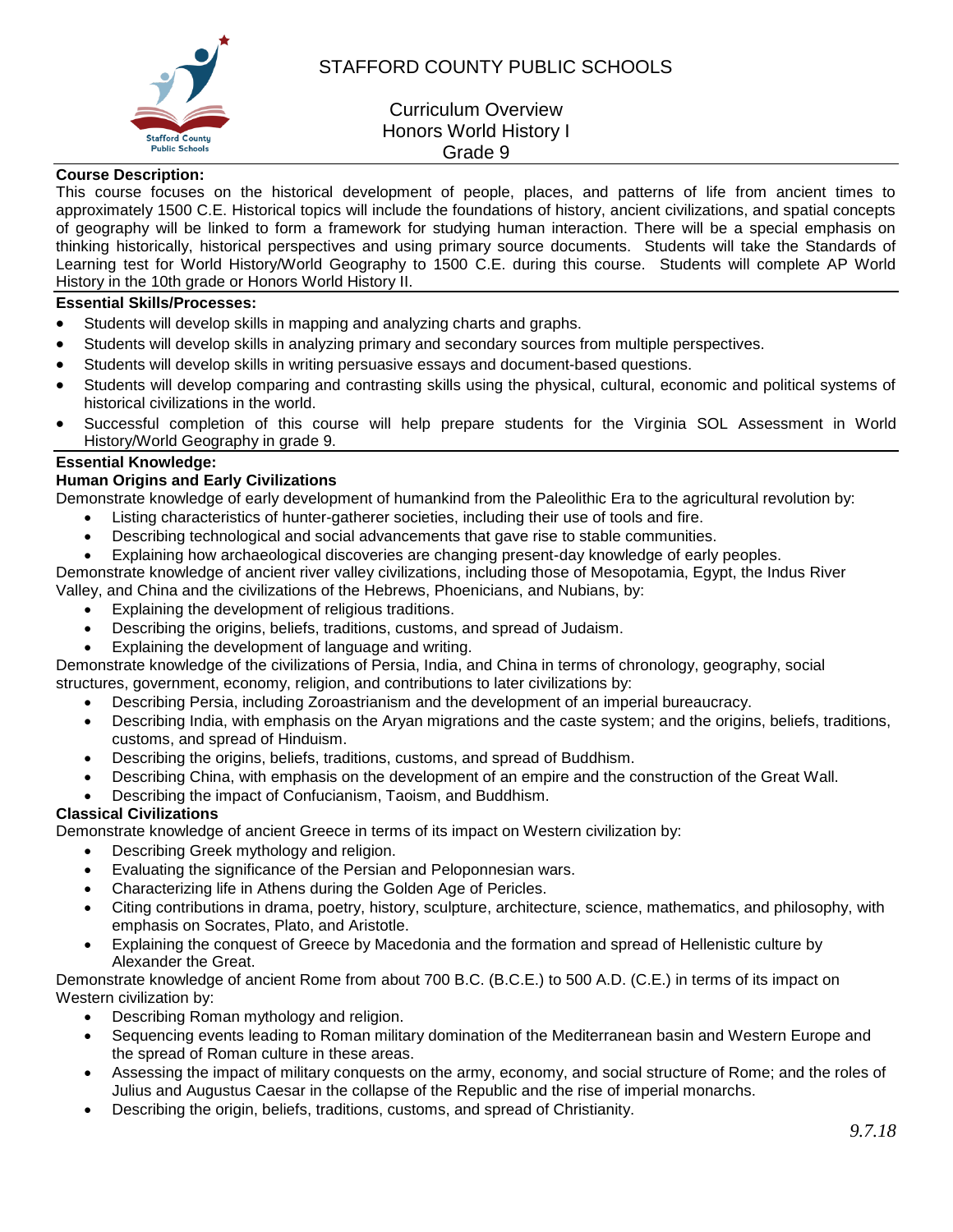- Explaining the development and significance of the Church in the late Roman Empire.
- Listing contributions in art and architecture, technology and science, medicine, literature and history, language, religious institutions, and law.
- Citing the reasons for the decline and fall of the Western Roman Empire.

# **Post Classical Civilizations**

Demonstrate knowledge of the Byzantine Empire and Russia from about 300 to 1000 C.E. by:

- Identifying Justinian and his contributions, including the codification of Roman law, and describing the expansion of the Byzantine Empire and economy.
- Characterizing Byzantine art and architecture and the preservation of Greek and Roman traditions.
- Explaining disputes that led to the split between the Roman Catholic Church and the Greek Orthodox Church.
- Mapping and assessing the impact of Byzantine influence and trade on Russia and Eastern Europe.

Demonstrate knowledge of Islamic civilization from about 600 to 1000 C.E. by:

- Describing the origin, beliefs, traditions, customs, and spread of Islam;
- Identifying historic turning points that affected the spread and influence of Islamic civilization, with emphasis on the Sunni-Shi'a division and the Battle of Tours;
- Citing cultural and scientific contributions and achievements of Islamic civilization.

Demonstrate knowledge of Western Europe during the Middle Ages from about 500 to 1000 C.E. in terms of its impact on Western civilization by:

Sequencing events related to the spread and influence of Christianity and the Catholic Church throughout Europe.

Explaining the rise of Frankish kings, the Age of Charlemagne, and the revival of the idea of the Roman Empire.

## **Regional Interactions**

Demonstrate knowledge of civilizations and empires of the Eastern Hemisphere and their interactions through regional trade patterns by:

- Describing Japan, with emphasis on the impact of Shinto and Buddhist traditions and the influence of Chinese culture.
- Describing east African kingdoms of Axum and Zimbabwe and west African civilizations of Ghana, Mali, and Songhai in terms of geography, society, economy, and religion.

Demonstrate knowledge of major civilizations of the Western Hemisphere, including the Mayan, Aztec,and Incan, by: Describing cultural patterns and political and economic structures.

Demonstrate knowledge of social, economic, and political changes and cultural achievements in the late medieval period by:

- Describing the emergence of nation-states (England, France, Spain, and Russia) and distinctive political developments in each.
- Explaining conflicts among Eurasian powers, including the Crusades, the Mongol conquests, and the fall of Constantinople.
- Identifying patterns of crisis and recovery related to the Black Death (Bubonic Plague).
- Explaining the preservation and transfer to Western Europe of Greek, Roman, and Arabic philosophy, medicine, and science.

Demonstrate knowledge of developments leading to the Renaissance in Europe in terms of its impact on Western civilization by:

- Citing artistic, literary, and philosophical creativity, as contrasted with the medieval period, including Leonardo da Vinci, Michelangelo, and Petrarch.
- Comparing the Italian and the Northern Renaissance, and citing the contributions of writers.

## **Geography**

Demonstrate knowledge of early development of humankind from the Paleolithic Era to the agricultural revolution by: Explaining the impact of geographic environment on hunter-gatherer societies.

- Demonstrate knowledge of ancient river valley civilizations, including those of Mesopotamia, Egypt, the Indus River Valley, and China and the civilizations of the Hebrews, Phoenicians, and Nubians, by:
- Locating these civilizations in time and place.

Demonstrate knowledge of ancient Greece in terms of its impact on Western civilization by:

 Assessing the influence of geography on Greek economic, social, and political development, including the impact of Greek commerce and colonies.

Demonstrate knowledge of ancient Rome from about 700 B.C.E. to 500 C.E. in terms of its impact on Western civilization by:

Assessing the influence of geography on Roman economic, social, and political development.

Demonstrate knowledge of the Byzantine Empire and Russia from about 300 to 1000 C.E. by:

Explaining the establishment of Constantinople as the capital of the Eastern Roman Empire.